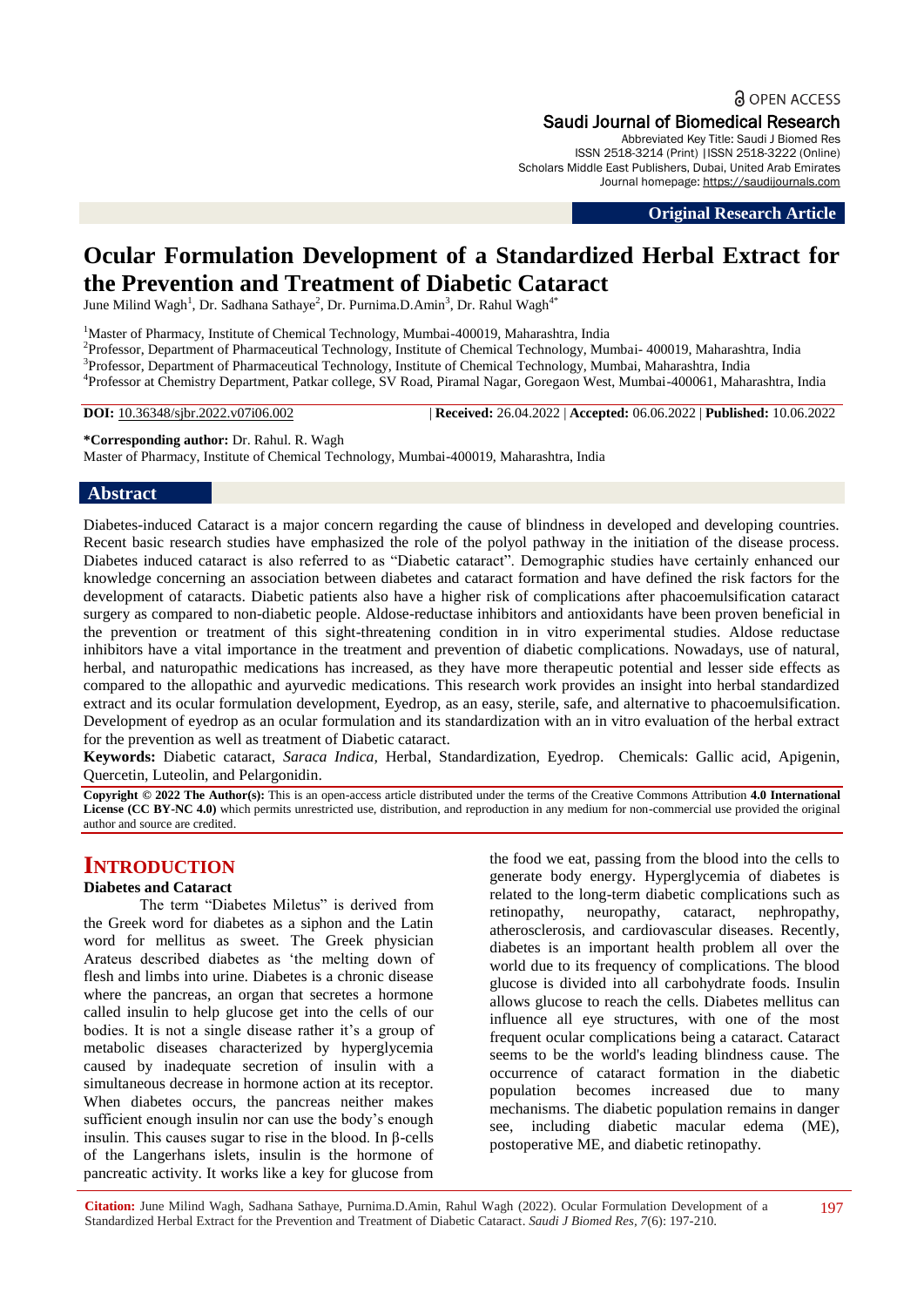### **Pathophysiology of Diabetic Cataract**

In diabetes, the enzyme aldose reductase catalyses the reduction of glucose to sorbitol through the polyol pathway, a process that develops a diabetic cataract. The central role of the AR pathway is that it is an initiating factor in diabetic cataract formation. Sorbitol is produced in the lens and it gets converted to fructose by the enzyme sorbitol dehydrogenase. The polarity of sorbitol prevents its intracellular removal through diffusion. The increased accumulation of sorbitol creates a hyperosmotic that results in an infusion of fluid to balance the osmotic gradient. Animal studies have shown that the intracellular accumulation of polyols leads to a collapse and liquefaction of lens fiber, which ultimately results in the formation of lens opacities. Thus, the polyol pathway is the primary mediator of diabetes-induced oxidative stress in the lens. The polyol pathway has been described as the major mediator or link that causes diabetes-induced stress in the eye lens. Inclusively, the polyol pathway provides a means through which the enzyme AR speeds the reduction of glucose into sorbitol, leading to the development of cataracts. Inreased accumulation of sorbitol causes hyperosmotic effects leading to cataracts due to the formation of hydropic lens fibers. The pathogenesis of diabetic cataracts can be explained through autoimmunity in type one diabetic patients. Various biochemical pathways are activated under hyperglycemic conditions. Among these, the polyol pathway is the most widely studied and the most promising in order to explain the mechanisms of diabetic complications. When there are excessive glucose levels, they are metabolized via the polyol pathway. This pathway involves two main enzymatic steps: the first and key enzyme aldose reductase (AR), which reduces glucose to sorbitol by using NADPH as cofactor, and the second enzyme, sorbitol dehydrogenase (SDH), converts sorbitol to fructose with NAD as a cofactor.

In cases of diabetic complications such as retinopathy, neuropathy and nephropathy, the speed of the polyol pathway csignificantly increases. As a result of this, accumulation of sorbitol and its metabolites occurs in several cells including nerves, retina and

kidneys due to the poor penetration across membranes and inefficient metabolism of sorbitol. Thus, both oxidative stress and osmotic stress increase in the cells depending on the development of diabetic complications. High activity of AR causes an increase in the consumption of NADPH and this causes the decrease of the activities of glutathione reductase and nitric oxide synthase. Therefore, high activity of AR causes a reduction of the intracellular GSH and NO levels. As a result, aldose reductase enzyme activity reduces the cellular antioxidant capacity. Meanwhile, the oxidation of sorbitol to fructose by SDH leads to oxidative stress. This is because its co-factor NAD+ is converted to NADH in the process, and NADH is the substrate for NADH oxidase to generate reactive oxygen species (ROS).

Fructose, which is generated from the polyol pathway, is metabolized fructose-3-phosphate (F3P) and 3-deoxyglucosone (3DG). F3P and 3DG are more potent non-enzymatic glycation agents. Thus, the flux of glucose through the polyol pathway would increase the advanced glycation end products (AGE) formation. It is known that AGE leads to several noxious diseases such as Alzheimer's disease, atherosclerosis, diabetes, heart failure and cancer associated with oxidative stress.

As a result, studies on the determination of the aldose reductase inhibitors are gaining importance every day. Inhibitors of AR have been used in therapeutic applications in diabetic complications. Some well-known AR inhibitors are epalrestat, tolrestat, zenarestat, sorbinil, zopolrestat, ponalrestat, lidorestat, fidarestat, ranirestat, quercetin, resveratrol and ADN-158. Use of these inhibitors has remained limited due to undesirable side effects. Therefore, the identification of new aldose reductase inhibitors and the inhibition of aldose reductase by natural chemicals are very important. In particular, studies using phenolic compounds as aldose reductase inhibitors are very popular. In recent years, there have been many studies on isolation of phenolic compounds from traditional plants and their effects on glucose metabolism, particularly the polyol pathway.

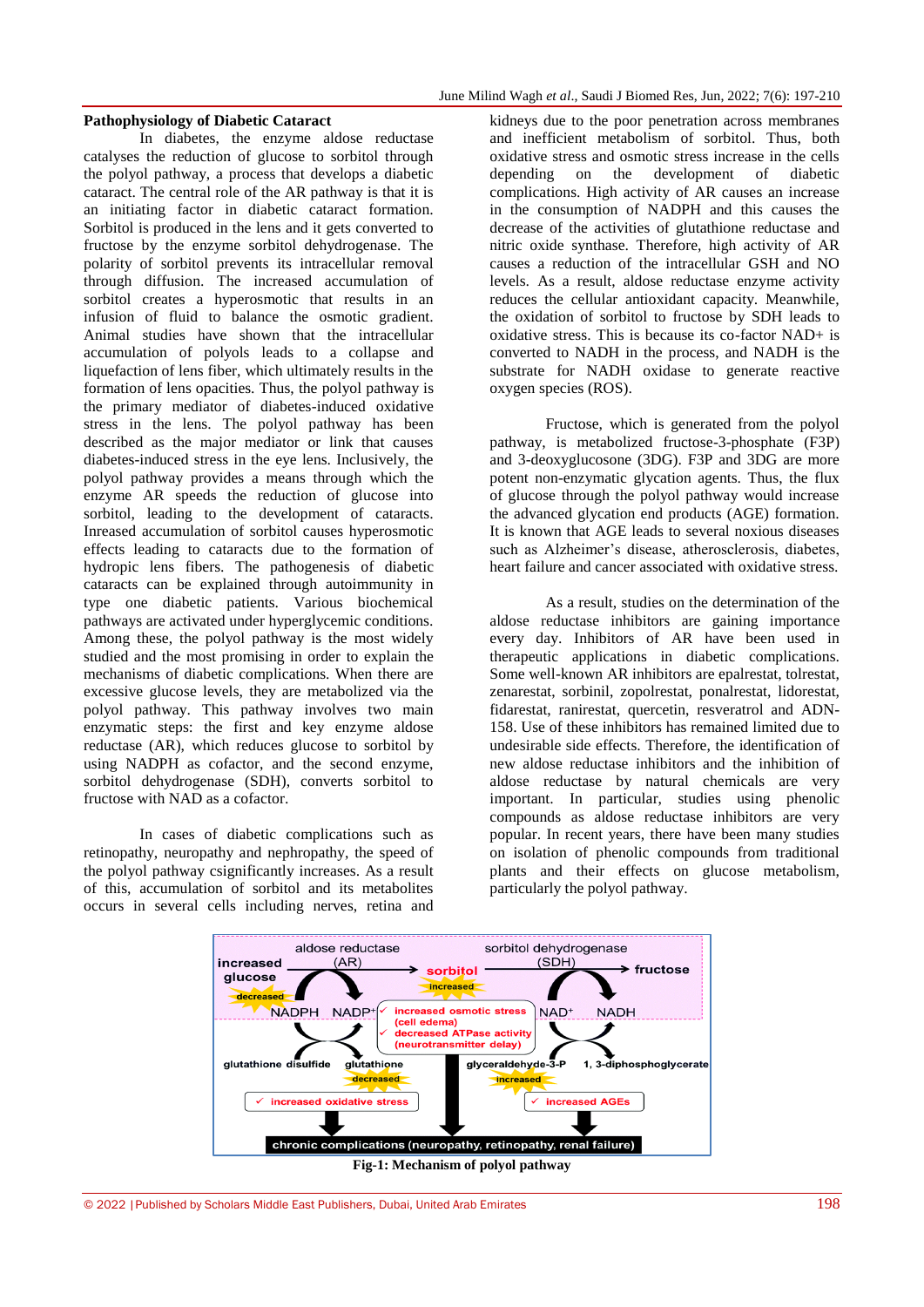#### **Epidemiology of Diabetic Cataract**



Worldwide more than 285 million people are affected by diabetes mellitus. This number is expected to increase to 439 million by 2030 according to the International Diabetes Federation.

Cataract in diabetic patients is a condition that causes blurring of vision and is one of the major causes of blindness. The prevalence of diabetic cataracts continues to increase on a daily basis. Several studies and bodies of data have associated cataracts with diabetes. As the number of type 1 and type 2 diabetic patients increases, there is also a steady rise in the incidents of cataract conditions. Worldwide, cataract is the major cause of vision problem in the general public. According to Kiziltoprak (2019), it is estimated that there will be over 439 million diabetes mellitus patients by 2030. Diabetic patients are reported to be five times more likely to develop diabetic cataracts, especially at an early age. The Centers for Disease Control and Prevention indicates that over 32.2% of diabetes patients above the age of 45 have cataracts. According to the data from the International Diabetes Federation, approximately 382 million people globally suffering from diabetes and this number is expected to reach 592 million an increase of 55% by the year 2030. Among all diseases, diabetes-induced death ranks eighth in the world. It has been reported that 5.1 million people all over the world died from diabetes and its complications in 2013. In addition to being a chronic disease that threatens human health, diabetes is quite a costly disease for both individuals and countries. To reduce the burden of diabetes on the individual and society, early diagnosis and the appropriate treatment of diabetes and its complications should be affected. Therefore, prevention of diabetes and its complications has become very important.

## **MATERIALS AND METHODS**



**Fig-3: Flowers of** *Saraca Indica*



**Fig-4: Bunch of** *Saraca Indica* **flowers**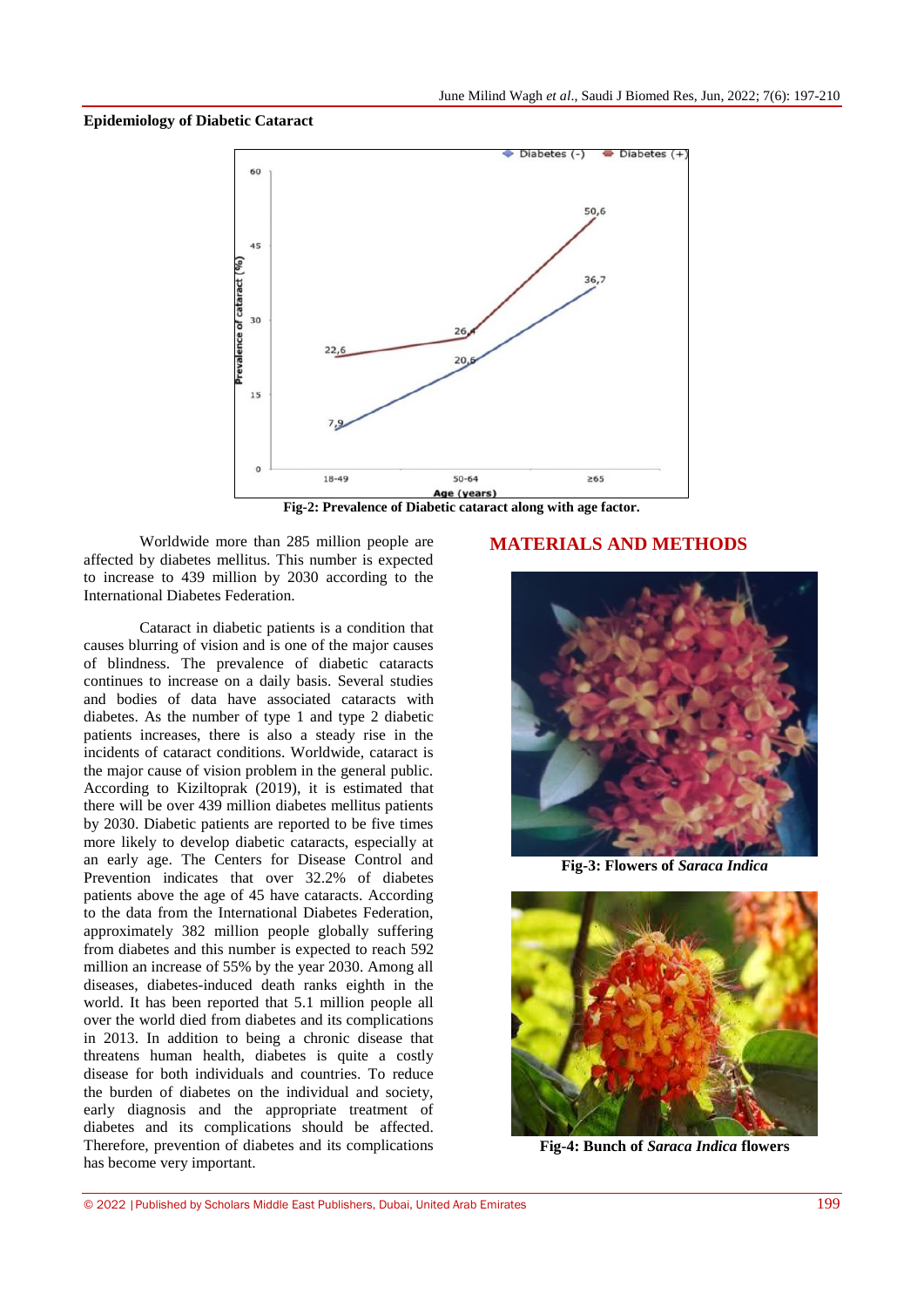*Saraca Indica,* also known as Asoka tree or *Saraca Asoca.* It is a plant belonging to the family [Fabacea a](https://en.wikipedia.org/wiki/Fabaceae)nd subfamily [Detarioideae. T](https://en.wikipedia.org/wiki/Detarioideae)he Ashoka tree belongs to the family of legumes. The Ashoka tree has been used in Traditional Indian medicine as an important ingredient in many cures and therapies. The Ashoka herb also has a beneficial effect on the circulatory system as it proves to be an effective remedy in arrhythmia and cardiac weakness. It can be used to obtain relief from burning sensations on the skin as it has anti-inflammatory properties. It also helps to get rid of the toxins from the body. It is also naturally effective in purifying the blood and in preventing skin allergies. It has tremendous health benefits.

Flowers are orange or orange yellow turning vermillion (Brilliant red or scarlet), very fragrant and usually seen throughout the year, but it is in January and February that the profusion of orange and scarlet clusters turns the tree into a startling beauty. Pinned closely on to every branch and twig, these clusters consist of numerous, small, long-tubed flowers, which open out into four oval lobes. Young leaves are soft, red and limp and remain like a pendant even after attaining full size. The straight or scimitar shaped pods, stiff, leathery, broad and about eight inches long, is red and fleshy before ripening. It can be distinguished from S. asoca by its non-clasping bracteoles, a lower number of ovules, slightly smaller pods, and a more eastern geographic distribution. Ashoka is considered as one of the most legendary and sacred trees of India. Ashoka tree grows around one year life span.

## **Pharmacological activities of** *Saraca Indica*

Antimicrobial activity: *Saraca Indica* was subjected to antibacterial activity (ethanol: water, 1:1) on agar plate with different organisms such as *Bacillus subtilis, Escherichia coli, Salmonella typhosa, Staphylococcus aureus,* (plant pathogen). *Agrobacterium tumefaciens* showed negative activity. *Saraca Indica* dried flower buds tested against antibacterial activity of methanol extract on agar plate against *Salmonella viballerup, Shigella boydii, Escherichia coli, Vibro cholera, Shigella flexneri* and *Shigella dyserteriae* were found active. *Saraca Indica* leaves tested against antibacterial activity of ethanol (95%) and water extract on agar plate *Escherichia coli, Staphylococcus aureus, Escherichia coli* were found active; whereas tested against *Staphylococcus aureus* gave negative result. The methanolic extracts of *Saraca Indica* was assayed against *Alternaria cajani, Helminthosporium* sp., *Bipolaris* sp., *Curvularia lunata* and *Fusarium* sp. at different concentrations. The extracts exhibited good inhibitory activity against *A. cajani,* while it was effective at lower concentrations against other fungi also.

Anticancer activity: The anticancer activity of *Saraca Indica* flowers indicated 50 percent cytotoxicity (in vitro) in Dalton's lymphoma and Sarcoma-180

tumour cells at a concentration of 38 μg and 54 μg respectively, with no activity against normal lymphocytes but preferential activity for lymphocytes derived from leukemia patients.

Antimenorrhagic activity: Ashoka dried bark has been used for the treatment of dysmenorrhea as well as menorrhagia. *Saraca Indica* dried bark as well as flower is used as a tonic for ladies in case of uterine disorders. *Saraca Indica* stem bark is also used to treat all the disorders associated with menstrual cycle. It is also employed in menorrhagia, as an emmenagogue, uterine sedative, uterine infections as well as used in several preparations related to female menstrual hygiene. *Saraca Indica* bark is used as astringent in menorrhagia, to stop excessive uterine bleeding, also as refrigerant, demulcent, uterine disorders, regular menstrual pain in abdomen, used for uterine disorders. Aqueous extract of the bark is reported to contain active principles, stimulating as well as relaxing the muscles of the ileum of the guinea pig. It is reported to stimulate the uterus, making the contraction more frequent and prolonged. The crystalline glycoside substance is reported to stimulate uterine contraction.

Antioxytocic activity: Oxytocic activity of the plant was demonstrated in rat and human isolated uterine preparations. Estrogen primed or gravid uterus was more sensitive to the action of the alcoholic extract. Seed extract is effective against dermatophytic fungi. In vitro tests on rat uterus preparation, extracts of *Saraca Indica* did not show oxytocic activity. Ashoka, previously was tested twice with negative results and once with positive results.

CNS depressant activity: The leaves of *Saraca Indica* show CNS depressant activity in solvents such as petroleum ether, chloroform, methanol and water, depending upon their polarity. The activity was evaluated using phenobarbitone induced sleeping time by using actophotometer. The extract of *Saraca Indica* significantly decreased the locomotor activity in mice. Thus, it was concluded that leaf of *Saraca Indica*  possess CNS activity.

Antiulcer activity: The aqueous suspension of *Saraca Indica* flowers are used against gastric ulcer in albino rats. The major constituent of *Saraca Indica* flowers contains saracasin, saracadin, waxy substance, fatty acids and flavonoids etc. The flowers of *Saraca Indica* suspension exhibit an antiulcer potential activity through at least one or more possible mechanism including inhibition of basal gastric secretion, stimulation of mucus secretion and endogenous gastric mucosal prostaglandin synthesis.

Anti-inflammatory activity: The ethanolic extract of *Saraca Indica* leaves find out the antiinflammatory activity. The leaves of *Saraca Indica* determined the anti-inflammatory activity against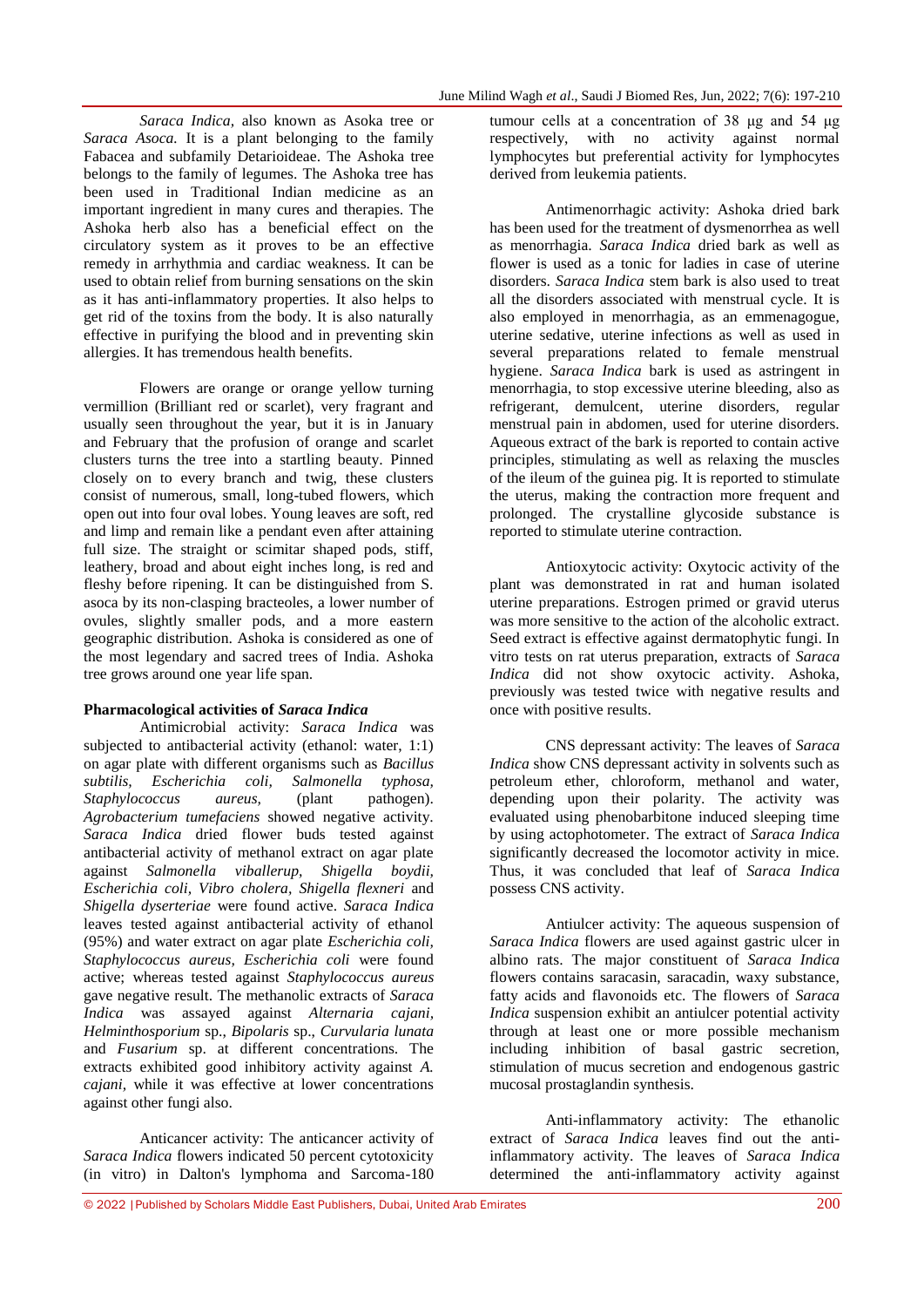Carrageenan induce paw edema in animal is the most suitable test procedure to screen anti-inflammatory activity.

#### **UV Spectrophotometry Analysis**

Ultraviolet-visible (UV-Vis) spectrophotometry is mainly used for the quantitative analysis, and to some extent for the qualitative analysis to characterize or to identify any substance/substances in a sample. It is a most preferable technique used to measure light absorbance across the ultraviolet and visible ranges of the electromagnetic spectrum. When incident light strikes matter it can either be absorbed, reflected, or transmitted. The absorbance of radiation in the UV-Vis range causes atomic excitation, which refers to the transition of molecules from a low-energy ground state to an excited state. Before an atom can change excitation states, it must absorb sufficient levels of radiation for electrons to move into higher molecular orbits. Shorter bandgaps typically correlate to absorption of shorter wavelengths of light. The cuvettes used for UV analysis are made up of quartz. It uses a light beam which passes through the sample, and each compound in the solution absorbs or transmits light over a certain wavelength. The UV-Vis spectrophotometer uses this principle to quantify the analytes in a sample based on their absorption characteristics. According to Beer-Lambert Law, the amount of light absorbed is directly proportional to the concentration of the sample and the distance the light travels through the sample; the pathlength, therefore UV-Vis spectrophotometers are used to determine the concentration of specific analytes in a microvolume by controlling the analysis wavelengths and the pathlength.

#### **Total Phenolic Content Assay**

The phenolic quantification assay is based on the folin ciocalteau method. The folin ciocalteau reagent consists of phosphomolybdic acid complex and phosphotungstic acid complex. It depends on the transfer of electrons in an alkaline medium from the phenolic compounds to form a blue chromophore from the complexes, where the maximum absorption depends on concentration of the phenolic compounds. The folinciocalteau reagent can be detected by UV Spectrophotometer, in the range of 200 to 400 nm. Gallic acid was used as a standard and results were expressed in GAE mg/ml.

#### **Total Flavonoid Content Assay**

The basic principle of flavonoid content determination is the formation of acid stable complexes with the C-4 keto group and either the C-3 or C-5 hydroxyl group of flavones and flavonols in addition with aluminium chloride. Aluminium chloride forms acid labile complexes with the orthodihydroxyl groups in the A-ring or B-ring of flavonoids. The total flavonoid content was determined according to the aluminium chloride colorimetric method. For the calculations of total flavonoid content in the plant

extract, a standard calibration curve is needed which is obtained from a series of different concentrations of a standard reference flavonoid i.e. Gallic acid. The results were expressed as gallic acid equivalents (mg/ml).

Antioxidant Assays (in vitro): The anti-oxidant capacity of EASI is evaluated by its radical scavenging activity using in-vitro methods by performing the following two radical scavenging assays:-

### **DPPH (1, 1-diphenyl-2-picryl hydrazyl) radical scavenging assay**

Antioxidants through their scavenging power are useful for the management of certain diseases. DPPH stable free radical scavenging method is an easy, rapid and sensitive way to survey the antioxidantactivity of a specific compound or plant extracts. DPPH is a stable free radical by virtue of the delocalisation of the spare electron over the molecule, so that the molecules do not dimerize, like most other free radicals. Delocalisation also gives rise to a deep violet colour, with an absorption in alcoholic solution at 517 nm. On mixing DPPH solution with a substance that can donate a hydrogen atom, it gives rise to the reduced form with the loss of violet colour. Thus, this assay is based on the measurement of the scavenging capacity of antioxidants towards DPPH. The odd electron of nitrogen atom in DPPH is reduced by receiving a hydrogen atom from antioxidants to the corresponding hydrazine.

ABTS (2, 2'-azinobis- [3-ethylbenzthiazoline-6-sulphonic acid]) radical scavenging. Assay. The ABTS assay is used to measure the total antioxidant activity of the test samples. It is based on the principle of suppression of the intensely colored (blue-green) ABTS radical cation by the antioxidant and hence the antioxidant capacity is inversely proportional to the absorbance of the radical cation. The assay was standardized using ascorbic acid as the standard antioxidant.

#### **Evaluation of eyedrop**

The following parameters were taken into consideration for evaluation of ophthalmic solution (for eyedrop):

#### **Clarity (Refractive index)**

Ophthalmic solutions should be clarified very carefully to remove fibers and other solid contaminants. Eye is very sensitive to particulate matter which can cause discomfort. Particulate matter can also cause abrasion of the corneal epithelium facilitating invasion of pathogenic micro-organisms.

#### **pH**

One of the most significant parameters is the pH. It must be maintained at normal levels (4 to 8),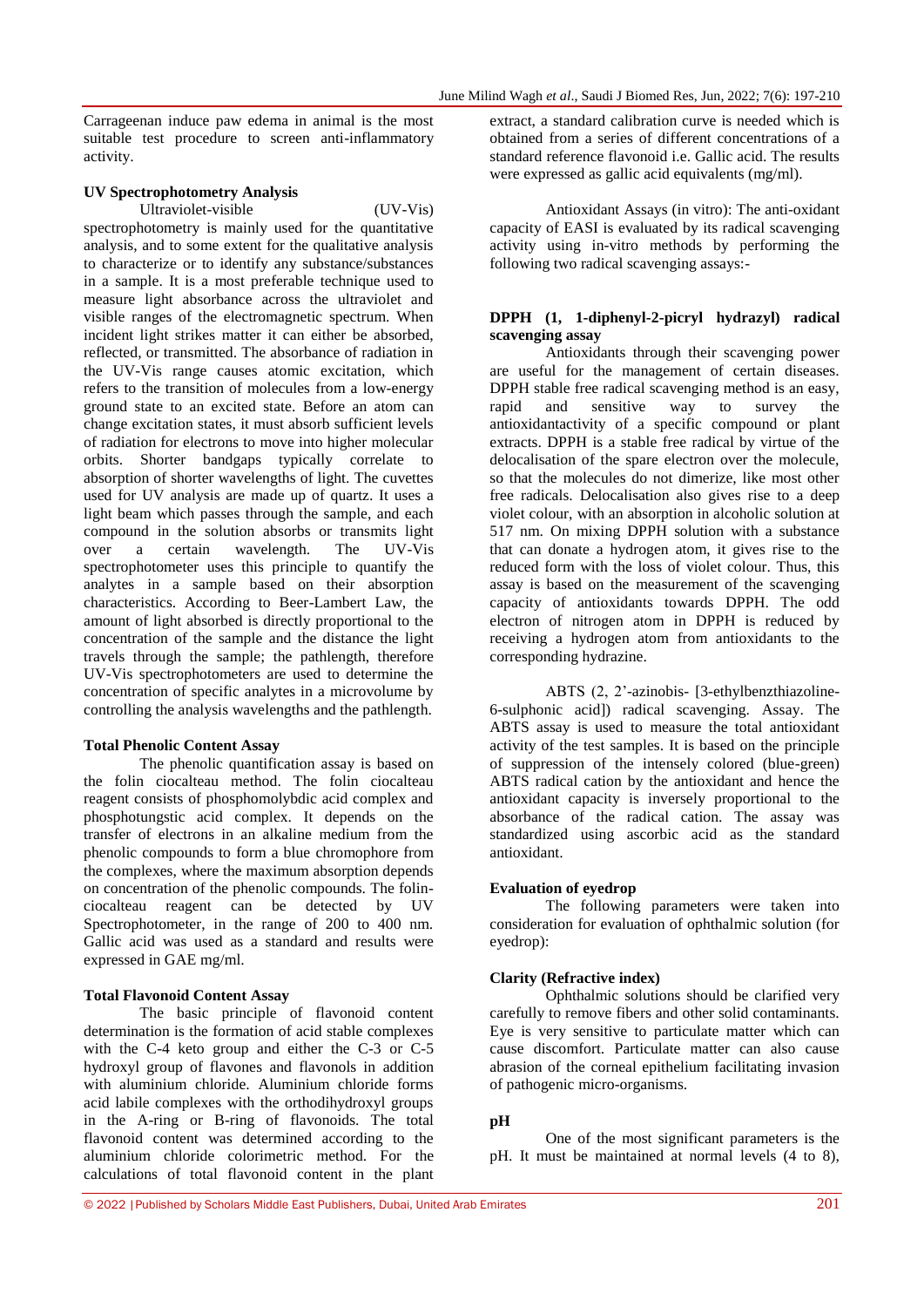because a change from acidic to alkaline pH can cause serious eye injury.

## **Viscosity**

Viscosity of an eye drop approaching that of normal tears at normal value (optimal range 0.55 to 34.5 centipoise) helps prevent blurring and discomfort during blinking. If eye drops have a viscosity similar to that of tears, they are eliminated within a few minutes. It is essential that ocular lubricants are of sufficient viscosity to maximise the bioavailability.

## **Free from particles or any foreign substances**

Foreign substances are the particles present in atmosphere that get into the eye because we don't see them. Foreign substances or particles present during any stage of manufacturing are considered to be contaminants and are a risk to the control of the manufacturing processes. Minor foreign particles include the dust and grit (which is easily removable by membrane filtration). Presence of foreign particles can cause discomfort, itching and pain in eyes. It may cause blinking of eyes (excessive). It can also lead to an ocular infection such as endophthalmitis or can even damage the lens or cornea of an eye. Therefore, it is considered as a critical defect in ophthalmic products.

## **Soxhlet Extraction**

Soxhlet Extraction is a standard and a wellestablished technique. The Soxhlet apparatus is made up of borosilicate glass and consists of three parts- a round bottom flask, a condenser and thimble. The thimble has a syphon glass tube and a side arm. Sample (Solid/Semisolid), which is to be extracted is put into this thimble by wrapping the material into a filter paper. The round bottom flask is placed at the bottom and into the water bath fitted in the heating mantle. Extracting solvent is placed in round bottom flask and heated on water bath. Vapours of solvent pass through the side arm of the thimble into the condenser. On condensation, the drops of solvent falls on sample placed in the thimble and the level of solvent rises which enters the syphon tube and again to the side arm. When the liquid reaches overflow.

## **Phytochemical Investigation of EASI**

The Phytochemical Investigation of EA*SI* will be carried out by performing the following tests for detection of alkaloids.

Test for Reducing sugars; Test for Monosaccharides; Tests for Alkaloids; Test for saponins; Test for glycosides; Test for flavonoids; Test for volatile oils:; Test for Proteins:; Thin Layer Chromatography Analysis; High Performance Thin Layer Chromatography Analysis; UV Analysis (Spectrophotometer ; Determination of Total Phenolic Content; Determination of Total Flavonoid Content; Antioxidant Assays; DPPH Assay; ABTS Assay; Fluorescence Analysis of EASI:- Fluorescence is a phenomenon exhibited by various chemical constituents present in the plant material. It is seen in the visible range in daylight.

The ultraviolet light also produces fluorescence in many natural plants. It can often assess qualitatively some crude drugs using fluorescence and it is the most important parameter of pharmacognostical evaluation. The results of fluorescent analysis of the medicinal plants show a characteristic colouration when tested with various chemical reagents. The dried powdered flowers and EA*SI* extract solution (dissolved in methanol), and were treated with Concentrated Sulphuric acid, Concentrated hydrochloric acid, Concentrated Nitric acid. Iodine solution (2%), Ferric chloride solution, Sodium hydroxide (10%), Acetic acid + Sulphuric acid, Sodium hydroxide(10%) + Copper sulphate solution, Sodium hydroxide  $(10\%) +$  Lead acetate solution and Acetic acid.

The fluorescence analysis of EA*SI* was observed under an ordinary visible light and under UV light (245 nm). These were observed under different wavelengths i.e. visible rays and ultraviolet rays (254 nm and 365 nm). Observation in change in the colour of the solution and  $R_f$  values were noted.

## **RESULTS AND DISCUSSION**

## **Soxhlet Extraction and Fractionation**

For Soxhlet Extraction, methanol was used as a solvent. The methanolic extract was subjected to fractionation. For fractionation, the final product-Ethyl acetate fraction of *Saraca Indica* (EASI) was used for further investigations and procedures. The final outcome of fractionation was EASI extract and it was obtained in a semi-solid form. The yield was obtained in grams (mg/ml) and was calculated in percentage (%) as shown below. The yield of both the batches of both extraction methods (shown below).

In this research work, the dried powdered flowers of *Saraca Indica* were appropriately weighed (on a weighing balance). Quantity 100 grams for Batch I and 200 grams for Batch II (as shown below).

**Table-1: Reported and Practical Yield obtained after Soxhlet extraction and fractionation**

| Solvent<br><b>Practical vield</b> |       |         | <b>Reported vield</b> |      |
|-----------------------------------|-------|---------|-----------------------|------|
|                                   |       | Batch I | Batch II              |      |
| Methanol                          | 9 %   | 28.6 %  | 24 %                  | 11%  |
| Ethyl Acetate                     | 1.5 % | $\%$    | $\%$                  | 1.5% |

© 2022 |Published by Scholars Middle East Publishers, Dubai, United Arab Emirates 202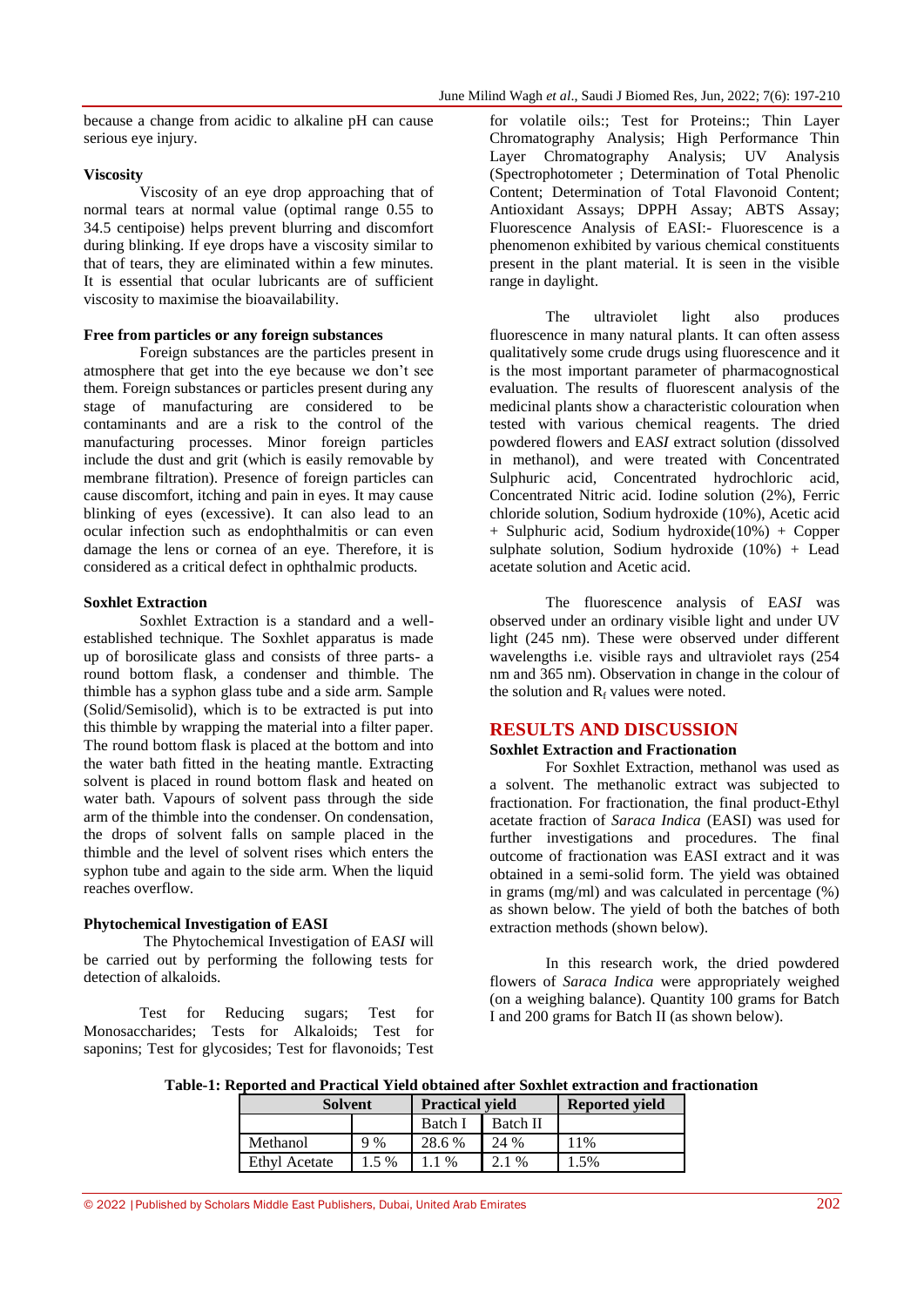June Milind Wagh *et al*., Saudi J Biomed Res, Jun, 2022; 7(6): 197-210

| Table-2: Observations and results of Phytochemical Screening of Ethyl acetate fraction of Saraca Indica. |                                                                    |                            |                             |  |
|----------------------------------------------------------------------------------------------------------|--------------------------------------------------------------------|----------------------------|-----------------------------|--|
| Sr. No                                                                                                   | <b>Tests</b>                                                       | <b>Observation</b>         | <b>Inference</b>            |  |
| 1                                                                                                        | Molisch's test                                                     | Violet ring at the         | Carbohydrates Present       |  |
|                                                                                                          |                                                                    | bottom of the test tube    |                             |  |
| 2                                                                                                        | Biuret test                                                        | Violet colour              | <b>Proteins Present</b>     |  |
| 3                                                                                                        | Millon's test                                                      | Red colour                 | <b>Proteins Present</b>     |  |
| $\overline{\mathcal{L}}$                                                                                 | Barfoed' test                                                      | Red precipitate            | Monosaccharides Present     |  |
| 5                                                                                                        | Fehling's test                                                     | Brick red precipitate      | Reducing sugars Present     |  |
| 6                                                                                                        | Benedict's test                                                    | Greenish yellow ppt        | Reducing sugars Present     |  |
| $\overline{7}$                                                                                           | Mayer's test                                                       | Cream coloured ppt         | <b>Alkaloids Present</b>    |  |
| 8                                                                                                        | Dragendorff's test                                                 | Dark orange precipitate    | <b>Alkaloids Present</b>    |  |
| 9                                                                                                        | Wagner's test                                                      | Brown precipitate          | Alkaloids Present           |  |
| 10                                                                                                       | Hager's test                                                       | Yellow precipitate         | <b>Alkaloids Present</b>    |  |
| 11                                                                                                       | Borntrager's test                                                  | Pinkish ammonia layer      | <b>Glycosides Present</b>   |  |
| 12                                                                                                       | Modified Borntrager's test                                         | Pink colour at the bottom  | Glycosides Present          |  |
| 13                                                                                                       | Foam test                                                          | No foam                    | Saponins Absent             |  |
| 14                                                                                                       | Paper test                                                         | Solvent evaporates         | <b>Volatile oil Present</b> |  |
|                                                                                                          |                                                                    | Staining the paper yellow. |                             |  |
| 15                                                                                                       | Shinoda's test                                                     | Deep Purple colour         | <b>Flavonoids Present</b>   |  |
| 16                                                                                                       | Conc. $H_2SO_4 + 1$ ml EASI solution                               | Dark yellow colour         | <b>Flavonoids Present</b>   |  |
| 17                                                                                                       | Conc.H <sub>2</sub> SO <sub>4</sub> + Lead acetate + EASI solution | Yellow precipitate         | <b>Flavonoids Present</b>   |  |
| 18                                                                                                       | Zinc + Conc. $HCl + 1$ ml EASI                                     | Red colour                 | <b>Flavonoids Present</b>   |  |
| 19                                                                                                       | Potassium dichromate $+1$ ml EASI solution                         | Red precipitate            | <b>Tannins Present</b>      |  |
| 20                                                                                                       | Dilute Iodine solution $+1$ ml EASI solution                       | Red colour                 | <b>Tannins Present</b>      |  |
| 21                                                                                                       | Dilute $HNO3 + 1$ ml EASI solution                                 | Yellowish-red colour       | <b>Tannins Present</b>      |  |
| 22                                                                                                       | Dilute $KmNO4 + 1$ ml EASI solution                                | Dark red ppt               | <b>Tannins Present</b>      |  |
| 23                                                                                                       | Acetic $\text{acid} + 1$ ml EASI solution                          | Red colour                 | <b>Tannins Present</b>      |  |
| 24                                                                                                       | Ferric chloride $(5\%) +1$ ml EASI solution                        | <b>Black colour</b>        | <b>Tannins Present</b>      |  |

### **Fluorescence analysis**

The fluorescence analysis of dried powder of *Saraca Indica* and the solution of EASI extract (dissolved in methanol) helps in assessment of crude drugs qualitatively using fluorescence and it is an important parameter of pharmacognostical evaluation. The results of fluorescent analysis of the medicinal plants show a characteristic colouration when tested

with various chemical reagents. The fluorescence analysis of dried flowers and EASI was observed under an ordinary visible light and under short UV light and long UV light (254 nm and 366 nm). After observation in visible light and in both UV lights, the powdered drug and its extract showed different colours with different chemical reagents (as shown in the table below).

| Table-3: Colour observation of fluorescence exhibited with different chemicals by the powdered drug SI and |
|------------------------------------------------------------------------------------------------------------|
| $\Gamma$ A CI antroval                                                                                     |

| Sr.<br>N <sub>0</sub> | <b>Chemicals/Reagent</b>                  | <b>Visible light</b>          | Short UV(254 nm)     | Long $UV(366)$<br>nm) |
|-----------------------|-------------------------------------------|-------------------------------|----------------------|-----------------------|
|                       |                                           | Powder EASI                   | Powder EASI          | Powder EASI           |
|                       | Concentrated Sulphuric acid               | Brown Brown                   | <b>Black Black</b>   | <b>Black Black</b>    |
| 2                     | Concentrated Hydrochloric acid            | Grey Orange                   | Dark Grey Amber      | Green Brown           |
| 3                     | Concentrated Nitric acid                  | <b>Yellowish Orange</b>       | Mustard<br>Squash    | Green Phthalo         |
| 4                     | Iodine solution                           | Darkish Brown<br><b>Brown</b> | Black Black          | Black Black           |
| 5                     | Ferric Chloride solution                  | Dark Green<br><b>Black</b>    | <b>Black Black</b>   | Sepia Black           |
| 6                     | Sodium hydroxide (10%)                    | <b>Brown Beige</b>            | Dark Brown Black     | <b>Brown Violet</b>   |
| 7                     | Acetic $\text{acid} + \text{conc.}$ H2SO4 | Peach Bronze                  | Brown Brown<br>brown | Copper Sienna         |
| 8                     | $NaOH (10%) + Copper sulphate$            | Light blue Blue               | Blue Blue            | <b>Blue Jade</b>      |
| 9                     | $NaOH (10%) + Lead acetate$               | White White                   | Cream Silver         | Grey Plum             |
| 10                    | Acetic acid                               | Lemon Pale                    | <b>Brown Yellow</b>  | <b>Brown Maroon</b>   |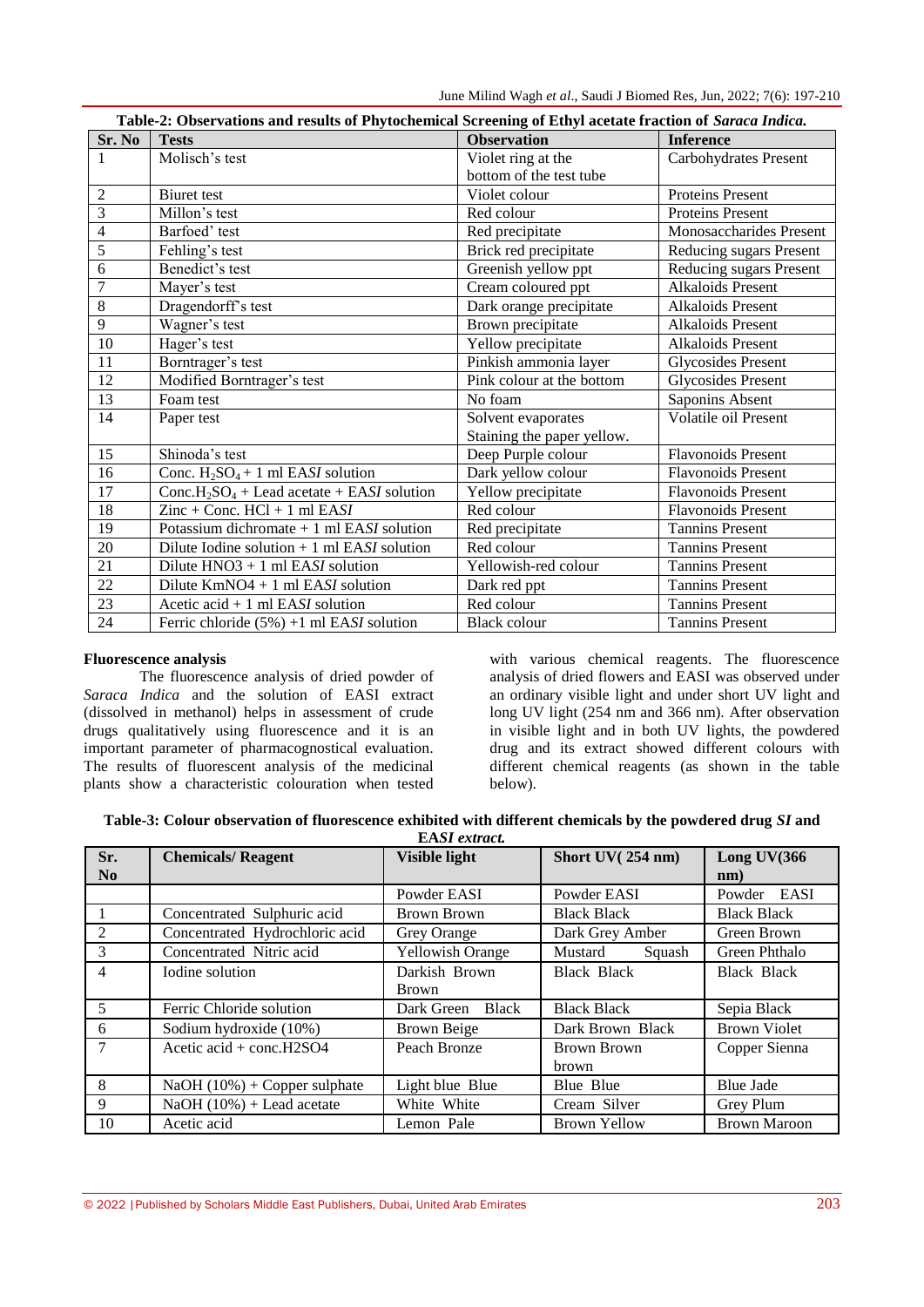

**Fig-5: Thin Layer Chromatography (TLC) Analysis**

Thin Layer Chromatography (TLC) of EA*SI* extract and eyedrop was performed using aluminium backed plates coated with silica gel (TLC plates). A TLC chamber using toluene, ethyl acetate and formic acid in the ratio 5:4:1 was prepared for the saturation of the spotted TLC plates. After 90% saturation of the TLC plate, it was removed and dried by a spray dryer. The retention factor  $(R_f)$  values of all the spots were noted, calculated and observed under short and long UV in an UV inspection cabinet. Standard

Gallic acid solution (1 mg/ml) was prepared in methanol for comparison. Alcoholic solution of (5%) ferric chloride (FeCl3) was used as a spraying agent for gallic acid. Standard quercetin solution and standard luteolin solution (each 1 mg/ml) were also prepared in methanol for comparison with the specific compoundsquercetin and luteolin. NPPEG was used as a standard for comparison of pelargonidin and also as a spraying agent for TLC analysis of EA*SI* extract.



**Fig-6: TLC analysis of EA***SI* **(Batch I).**



**Fig-7: TLC analysis of EA***SI,* **eyedrop along with standards-GA, Q, L, A and P (Batch II)**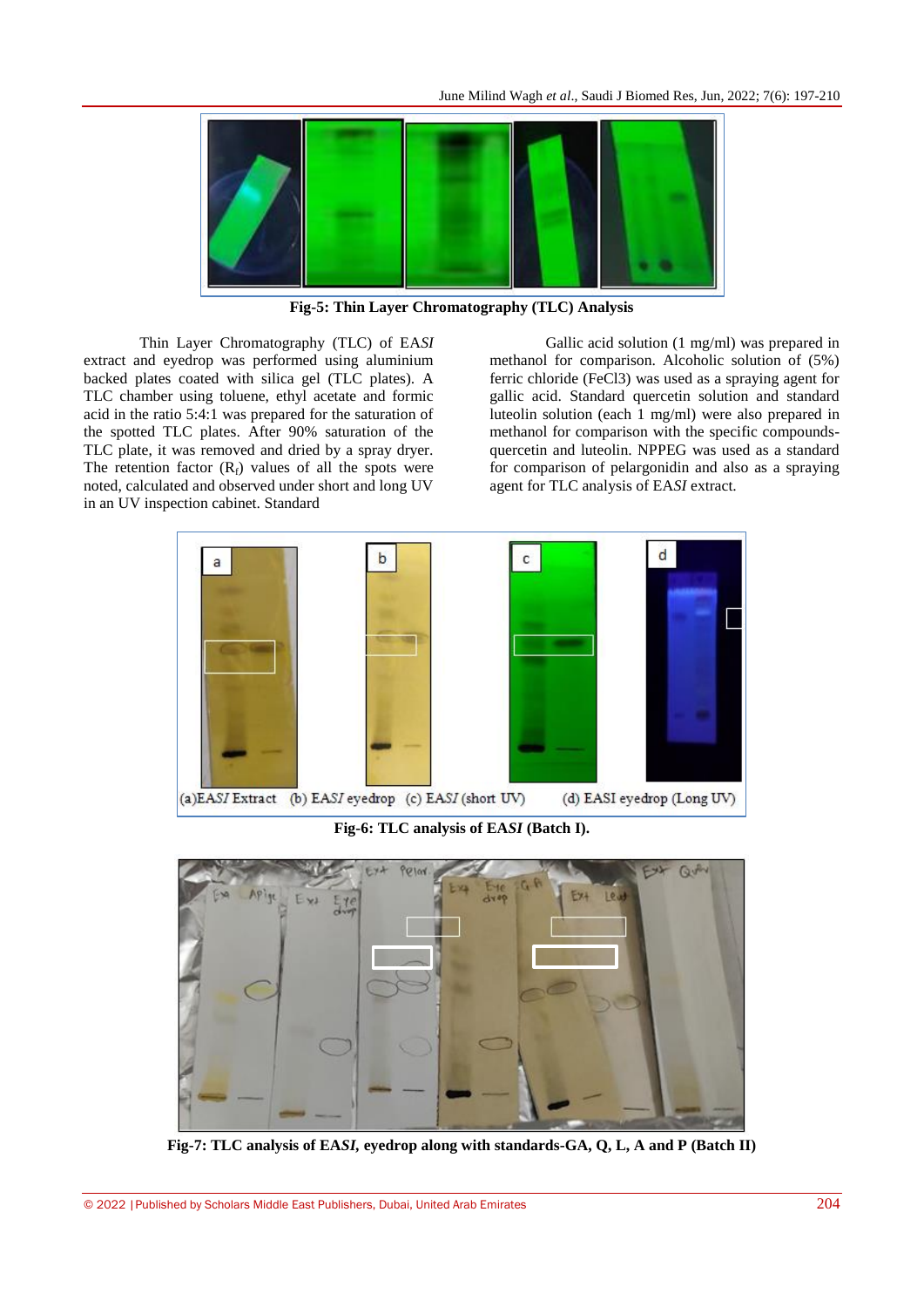Retention Factor ( $R_f$  values) for Batch II [Obtained by calculations]:  $EASI + Gallic acid = 0.6$  $EASI + Luteolin = 0.6$  $EASI + Pelargonidin = 0.6$  $EASI + \text{Apigenin} = 0.5$  $EASI + Quercetin = 0.5$ 

The  $R_f$  values obtained by TLC analysis confirms the presence of gallic acid, apigenin, luteolin, quercetin and pellargonidin in EASI extract, in the EASI eyedrop as compared to its standards (Std. Gallic acid, Std. Quercetin, Std. Luteolin and NPPEG). It identifies the presence of these phytochemical constituents in the EASI extract and in the eyedrop.

### **High Performance Thin Layer Chromatography (HPTLC) Analysis**

HPTLC Analysis of EASI extract and eyedrop was performed using aluminium backed plates coated with silica gel (TLC plates). It was compared with standards. HPTLC analysis was carried out without an instrument and same method as performed for TLC analysis.

The Standard Gallic acid solution (1 mg/ml) was prepared in methanol for comparison. Standard quercetin solution and standard luteolin solution (each 1 mg/ml) were also prepared in methanol for comparison with the specific compounds- quercetin and luteolin. Natural products polyethylene glycol (NPPEG) was used as a standard for comparison of pelargonidin. Alcoholic solution of  $(5%)$  ferric chloride (FeCl<sub>3</sub>) was used as a spraying agent for gallic acid.





## **Observation under UV inspection cabinet [Short UV and Long UV light (254 nm and 366 nm)]**

Fig. HPTLC observed under short UV light (254 nm) in UV inspection Cabinet. (Left to Right Bands- EASI Extract, Std. gallic acid, Std. Quercetin,

Std.Luteolin, NPPEG and Eyedrop) The HPTLC Analysis confirms the presence and identification of phytochemical constituents such as gallic acid, luteolin, apigenin, quercetin and pellargonidin in the EA*SI*  extract and in EASI eyedrop.



**Fig-9**

HPTLC observed under long UV light (365 nm) in UV inspection Cabinet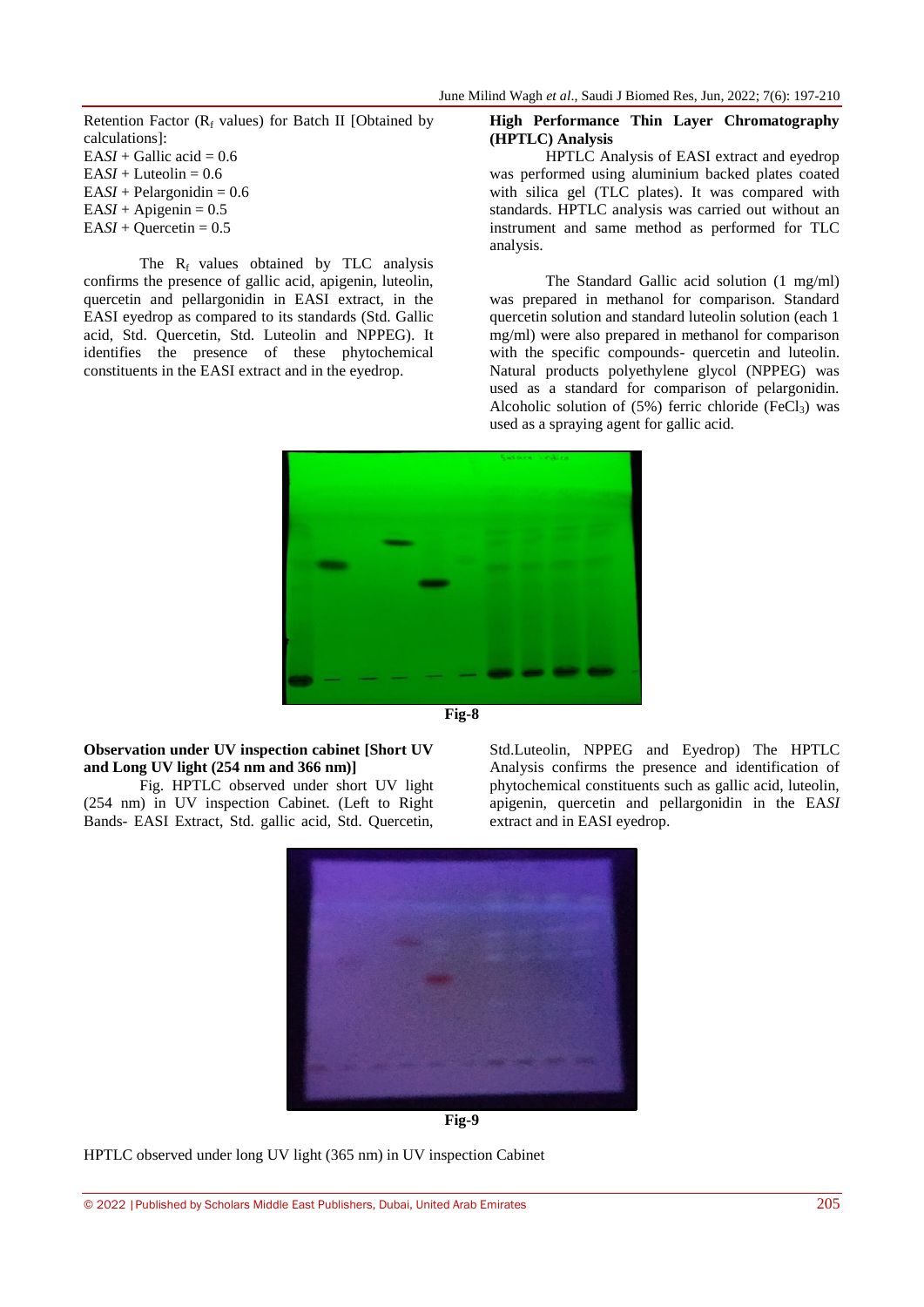#### **Total Phenolic Content (TPC)**



Total Phenolic Content (TPC) of EA*SI* extract was determined using folin ciocalteau method on the UV spectrophotometer. A standard curve was prepared using various concentrations of GA against the absorbance. It was observed that extract phenolic content. The TPC was 29.43 GAE/gm of extract and  $29.43 \pm 0.31$ , respectively.

#### **Total Flavonoid Content (TFC)**

TFC was determined by Aluminium chloride method. A standard curve was prepared using various concentrations of GA against the absorbance. The results were estimated as 90.24 mg of QE/gm of extract and  $90.24 \pm 0.04$ , respectively.





## **Antioxidant Assays DPPH assay**

The standardization of this assay was done using standard ascorbic acid. Inhibitory concentration (IC50) was used as a measure of comparison of antioxidant activity of test samples of concentration. IC50 values were calculated with comparison to standard reference flavonoids (Gallic acid) from the graph of concentration versus % Inhibition. It was calculated from the plot of % DPPH v/s concentration.

| Table-4 |                        |                   |  |  |
|---------|------------------------|-------------------|--|--|
| No.     | <b>Wavelength (nm)</b> | <b>Absorbance</b> |  |  |
|         | 729                    | 0.055             |  |  |
|         | 302                    | 2.035             |  |  |
|         | 236                    | 0.538             |  |  |

© 2022 |Published by Scholars Middle East Publishers, Dubai, United Arab Emirates 206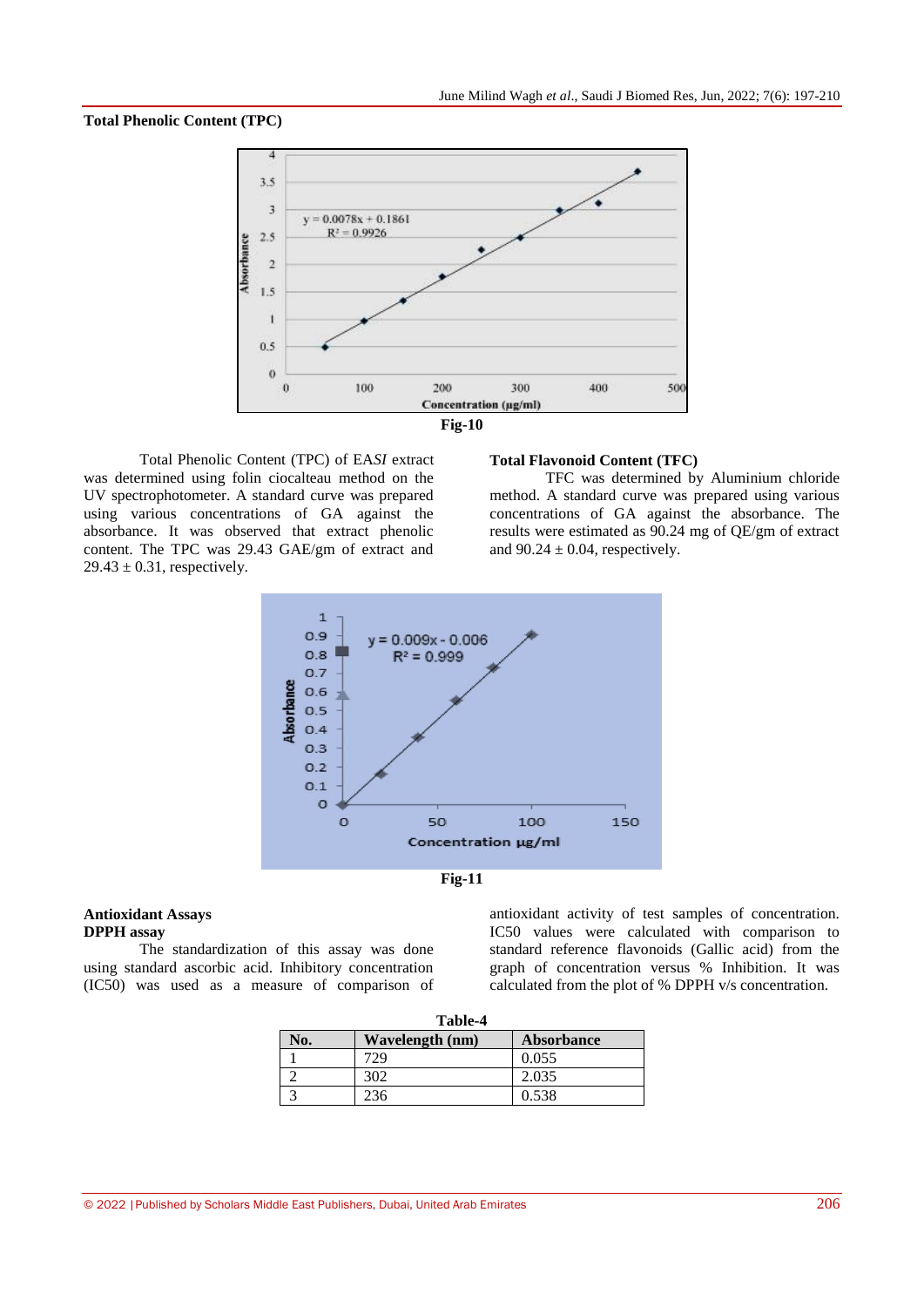

#### **ABTS Assay**

The method was standardized using std. ascorbic acid. The IC50 value of standard ascorbicacid in ABTS radical scavenging assay was found to be µg/mL. The IC50 value of the EASI was found out to be µg/ml.

| Table-5 |                |       |  |  |
|---------|----------------|-------|--|--|
| No.     | Wavelength nm. | Abs.  |  |  |
|         | 333            | 1.591 |  |  |
|         | oq             | .428  |  |  |



These assays-DPPH and ABTS proved antioxidant potential of the EASI extract.

**4.13 Sterilization of Eyedrops**



**Fig-4.16: Luer lock syringe filter**



**Fig-14: Luer lock membrane filter attached to a syringe**

The formulated ophthalmic solution (eyedrop) was sterilized by membrane filtration (pore size  $\leq$ 0.45µm) and luer lock syringe filtration (filter size 0.22µm).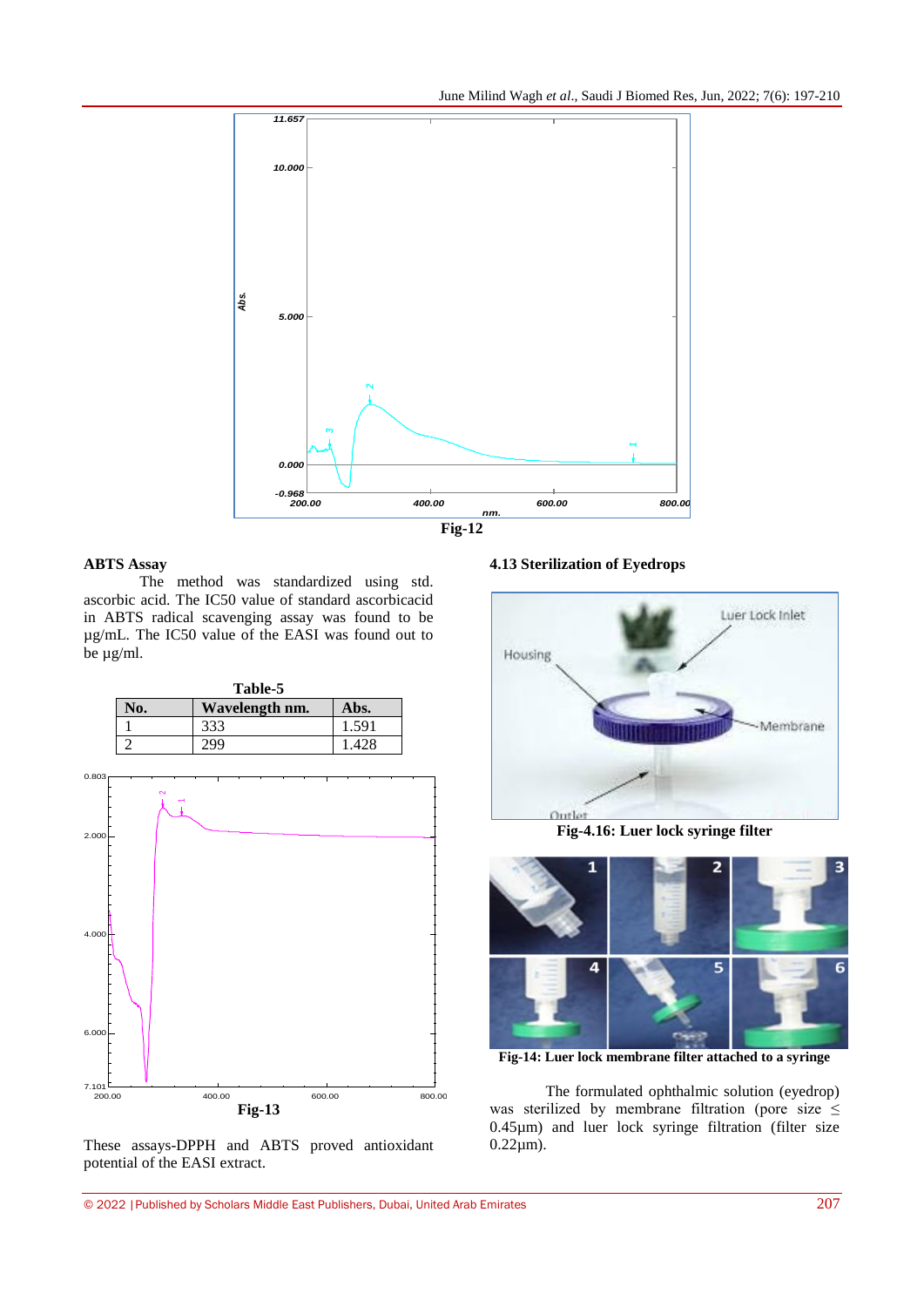## **SUMMARY AND CONCLUSION**

Diabetic cataract is a condition that causes blurring of vision and is one of the major causes of blindness. In diabetic patients, cataract is indeed the main cause of vision disability. Removal of cataract remains one of the most common procedures and increases the number of cataract surgeries every year. Cataract surgery has been advanced into enhanced surgery such as Phacoemulsification. There are certain critical surgical outcomes, as well as risks of cataract surgery of diabetics, which were found in reports. Since, herbal drugs are traditionally considered as harmless and safe and are increasingly being consumed for various diseases. The phytomedicines available in the market are standardized herbal preparation consisting of a mixture of one or more plants which are used in most of the countries. Standardization of herbal drugs consists of numerous factors which influence the safety, efficacy and reproducible therapeutic effects. Considering these all factors, this research work was an attempt to obtain a good quality herbal product, as safety was considered and care was taken right from the suitable, ideal, best and a proper extraction method to the standardization and evaluation methods till sterilization of ocular formulation. Ethyl acetate fraction of *Saraca Indica* was prepared by extraction methods like Soxhlet extraction and liquid-liquid extraction (fractionation). The presence of alkaloids, tannins and flavonoids was confirmed by phytochemical analysis in the EA*SI* extract. The phytochemical investigation, fluorescence analysis, TLC and HPTLC analysis has identified and confirmed the presence of phytoconstituents/phytochemicals mainly gallic acid, quercetin, luteolin, apigenin and pelargonidin in EA*SI* extract.

The radical scavenging assays-DPPH and ABTS assays confirmed the antioxidant activity of EASI. Evaluation tests results for ophthalmic solution indicated good results which were ideal and are suitable in a range of ideal values for all parameters like pH, Viscosity, Clarity, Sterility and Stability. The formulated and sterilized ophthalmic solution of the standardized herbal extract EASI shows an aldose reductase inhibitory activity and gives definite and promising results, hence it can reverse the symptoms of diabetic cataracts. The formulated ophthalmic solution (eyedrop) was sterilized by membrane filtration (pore size  $\leq$  0.45 $\mu$ m) and luer lock syringe filtration (syringe filter size 0.22 µm). Eyedrops were sterilized and were evaluated by certain parameters. The refractive index of eyedrop was 1.38, pH was 6.33 and the viscosity was found to be 1.19 cp and it was a clear transparent solution (no white or dark particles- checked with a black and white background). Thus, an eyedrop with safety, efficacy and sterility with antioxidant activity and a therapeutic potential was developed in aseptic conditions, with safety and in a sterile area. Finally, it was aseptically filled into vials and stored in refrigerator. The standardized herbal extract EASI

shows an aldose reductase inhibitory activity; hence it can reverse the symptoms of diabetic cataract.

The preliminary research work on ocular formulation development as an eyedrop from for treating was carried out and results concluded that showed strong to moderate anti-oxidant potential. In future, after its *in vivo* studies on animals and in vitro studies using micro-organisms like Pseudomonas aeruginosa, Streptococcus pneumoniae, Staphylococcus epidermidis and Haemophilus influenza, and human clinical trials, it can be prescribed by ophthalmologists for the prevention and treatment of diabetes-induced cataract. The future research scope can be In-vitro studies, In-vivo studies, Ex-vivo studies, In Silico studies, Residual Solvent Analysis by Gas Chromatography, Nuclear Magnetic Resonance (NMR) Spectroscopy, Human clinical trials, Clinical trials with other herbal drug extracts. The ophthalmic formulation can be formulated into suspensions, eyegel, microemulsion, minidiscs (OTS), occuserts/ocular inserts, ophthalmic sprays or eyewash. It can be used in Novel Occular Drug Delivery System (NODDS). It can be formulated into an eyedrop and used for the treatment as well as prevention of diabetic cataract.

## **ACKNOWLEDGEMENT**

Authors are thankful to the Head, Department of Pharmacy for providing facilities for experimental work. Authors are also thankful to the Director / vice Chancellor ICT Mumbai for providing facilities.

## **REFERENCES**

- 1. Baranowski, P., Karolewicz, B., Gajda, M., & Pluta, J. (2014). Ophthalmic drug dosage forms: characterisation and research methods. *The Scientific World Journal*, *2014*.
- 2. Mathew, N., Anitha, M. G., Bala, T. S. L., Sivakumar, S. M., Narmadha, R., & Kalyanasundaram, M. (2009). Larvicidal activity of Saraca indica, Nyctanthes arbor-tristis, and Clitoria ternatea extracts against three mosquito vector species. *Parasitology research*, *104*(5), 1017-1025.
- 3. Mishra, A., Kumar, A., Rajbhar, N., & Kumar, A. (2013). Phytochemical and pharmacological importance of Saraca indica. *Int. J. Pharm. Chem. Sci*, *2*(2), 1009-1013.
- 4. Pollreisz, A., & Schmidt-Erfurth, U. (2010). Diabetic cataract—pathogenesis, epidemiology and treatment. *Journal of ophthalmology*, *2010*.
- 5. Somani, G., & Sathaye, S. (2015). Bioactive fraction of Saraca indica prevents diabetes induced cataractogenesis: An aldose reductase inhibitory activity. *Pharmacognosy magazine*, *11*(41), 102.
- 6. Prathapan, A., Nampoothiri, S. V., Mini, S., & Raghu, K. G. (2012). Antioxidant, antiglycation and inhibitory potential of Saraca ashoka flowers against the enzymes linked to type 2 diabetes and LDL oxidation. *European Review for Medical and Pharmacological Sciences*, *16*(1), 57-65.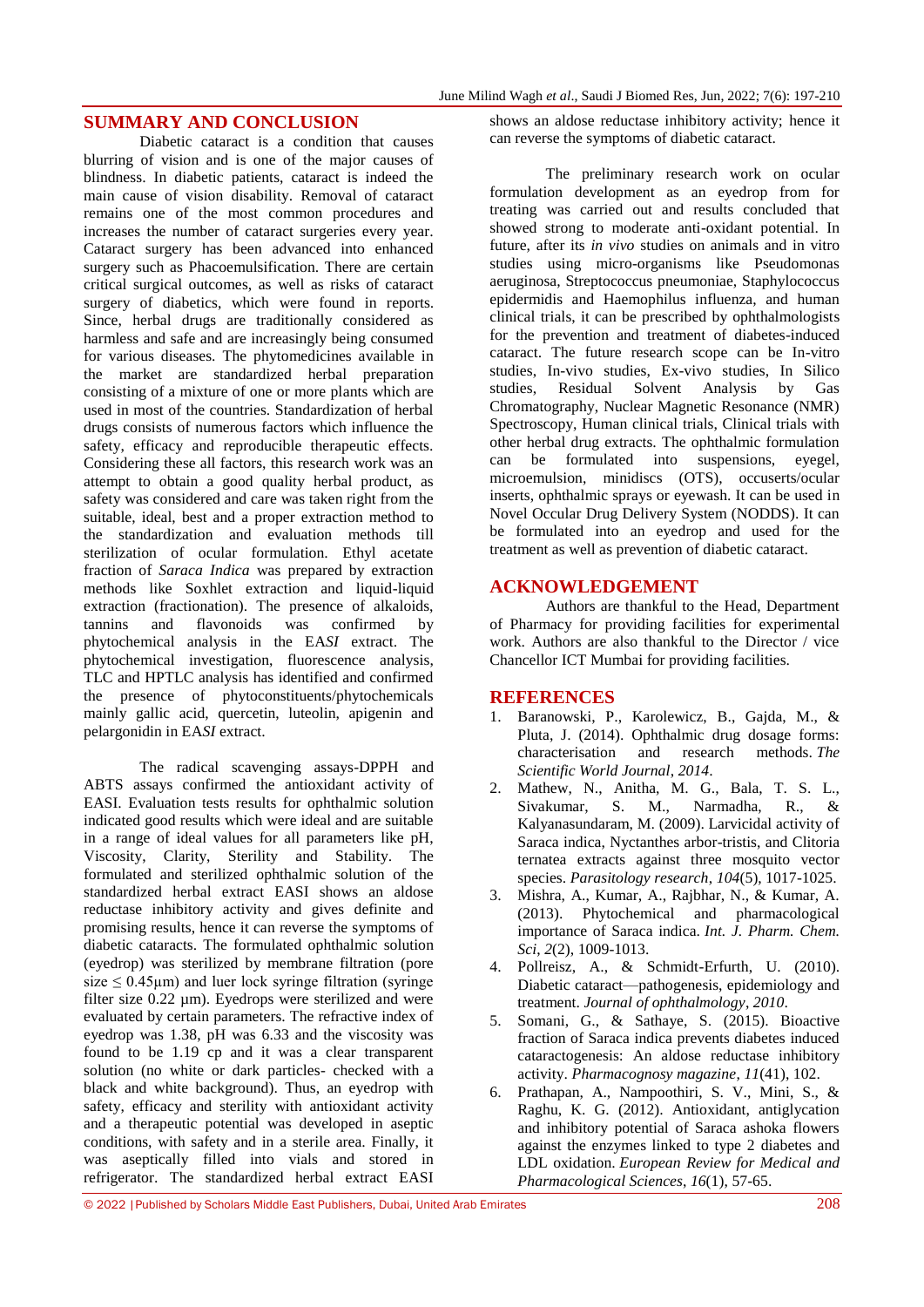- 7. Diabetes, D. O. F. (2013). 'Diagnosis and classification of diabetes mellitus', Diabetes Care, 36(SUPPL.1), pp. 67–74. DOI: 10.2337/dc13- S067.
- 8. Kyselova, Z., Stefek, M., & Bauer, V. (2004). Pharmacological prevention of diabetic cataract. *Journal of Diabetes and its Complications*, *18*(2), 129-140.
- 9. Mishra, A., Kumar, A., Rajbhar, N., & Kumar, A. (2013). Phytochemical and pharmacological importance of Saraca indica. *Int. J. Pharm. Chem. Sci*, *2*(2), 1009-1013.
- 10. Nayak, S., Sahoo, A. M., & Chakraborti, C. K. (2011). Anthelmintic activity study of Saraca indica leaves extracts. *IJABPT*, *2*, 37.
- 11. Verma, A., Jana, G. K., Chakraborty, R., Sen, S., Sachan, S., & Mishra, A. (2010). Analgesic activity of various leaf extracts of Saraca indica Linn. *Der Pharmacia Lettre*, *2*(3), 35.
- 12. Callister, W. D., & Rethwisch, D. G. (2018). *Materials science and engineering: an introduction* (Vol. 9). New York: Wiley.
- 13. Nayeem, N., Asdaq, S. M. B., Salem, H., & AHEl-Alfqy, S. (2016). Gallic acid: a promising lead molecule for drug development. *Journal of Applied Pharmacy*, *8*(2), 1-4.
- 14. Matsumoto, T., Ono, Y., Kuromiya, A., Toyosawa, K., Ueda, Y., & Bril, V. (2008). Long-term treatment with ranirestat (AS-3201), a potent aldose reductase inhibitor, suppresses diabetic neuropathy and cataract formation in rats. *Journal of pharmacological sciences*, *107*(3), 340-348.
- 15. Sayin, N., Kara, N., & Pekel, G. (2015). Ocular complications of diabetes mellitus. *World journal of diabetes*, *6*(1), 92.
- 16. Lorenzi, M. (2007). The polyol pathway as a mechanism for diabetic retinopathy: attractive, elusive, and resilient. *Experimental diabetes research*, *2007*.
- 17. Varsha, M. S., Raman, T., & Manikandan, R. (2014). Inhibition of diabetic-cataract by vitamin K1 involves modulation of hyperglycemia-induced alterations to lens calcium homeostasis. *Experimental eye research*, *128*, 73- 82.
- 18. Goutham, G., Manikandan, R., Beulaja, M., Thiagarajan, R., Arulvasu, C., Arumugam, M., ... & Nabavi, S. M. (2017). A focus on resveratrol and ocular problems, especially cataract: From chemistry to medical uses and clinical relevance. *Biomedicine & pharmacotherapy*, *86*, 232-241.
- 19. Chen, Y., Meng, J., Li, H., Wei, H., Bi, F., Liu, S., ... & Liu, W. (2019). Resveratrol exhibits an effect on attenuating retina inflammatory condition and damage of diabetic retinopathy via PON1. *Experimental Eye Research*, *181*, 356-366.
- 20. Kern, T. S., & Engerman, R. L. (1982). Immunohistochemical distribution of aldose reductase. *The Histochemical journal*, *14*(3), 507-

515.

- 21. Funk, S. D., Yurdagul, A., & Orr, A. W. (2012). Hyperglycemia and endothelial dysfunction in atherosclerosis: lessons from type 1 diabetes. *International journal of vascular medicine*, *2012*.
- 22. Gabbay, K. H. (1973). The sorbitol pathway and the complications of diabetes. *New England Journal of Medicine*, *288*(16), 831-836.
- 23. Jennings, P. E., McLaren, M., Scott, N. A., Saniabadi, A. R., & Belch, J. J. F. (1991). The relationship of oxidative stress to thrombotic tendency in type 1 diabetic patients with retinopathy. *Diabetic Medicine*, *8*(9), 860-865.
- 24. Schröder, S., Palinski, W., & Schmid-Schönbein, G. W. (1991). Activated monocytes and granulocytes, capillary nonperfusion, and neovascularization in diabetic retinopathy. *The American journal of pathology*, *139*(1), 81.
- 25. Chibber, R., Molinatti, P. A., Rosatto, N., Lambourne, B., & Kohner, E. M. (1997). Toxic action of advanced glycation end products on cultured retinal capillary pericytes and endothelial cells: relevance to diabetic retinopathy. *Diabetologia*, *40*(2), 156-164.
- 26. Kern, T. S., & Engerman, R. L. (1981). Distribution of aldose reductase in ocular tissues. *Experimental Eye Research*, *33*(2), 175- 182.
- 27. Kakehashi, A., Takezawa, M., Toyoda, F., Kinoshita, N., Kambara, C., Yamagami, H., ... & Kanazawa, Y. (2011). Aldose reductase inhibitor fidarestat prevents diabetic ocular complications in spontaneously diabetic Torii rats. *The Open Diabetes Journal*, *4*(1).
- 28. Kakehashi, A., Ota, A., Toyoda, F., Yamagami, H., Obata, H., Tsuji, J., ... & Dobashi, Y. (2012). *Prophylactic medical treatment of diabetic retinopathy*. INTECH Open Access Publisher.
- 29. Friedman, D. S., Ali, F., & Kourgialis, N. (2011). Diabetic retinopathy in the developing world: how to approach identifying and treating underserved populations. *American journal of ophthalmology*, *151*(2), 192-194.
- 30. for the Diabetes, T. W. T., & Control and Complications Trial/Epidemiology of Diabetes Interventions and Complications Research Group. (2002). Effect of intensive therapy on the microvascular complications of type 1 diabetes mellitus. *JAMA: the journal of the American Medical Association*, *287*(19), 2563.
- 31. Reichard, P., Nilsson, B. Y., & Rosenqvist, U. (1993). The effect of long-term intensified insulin treatment on the development of microvascular complications of diabetes mellitus. *New England Journal of Medicine*, *329*(5), 304-309.
- 32. Negi, G., Kumar, A., Kaundal, R. K., Gulati, A., & Sharma, S. S. (2010). Functional and biochemical evidence indicating beneficial effect of Melatonin and Nicotinamide alone and in combination in

© 2022 |Published by Scholars Middle East Publishers, Dubai, United Arab Emirates 209